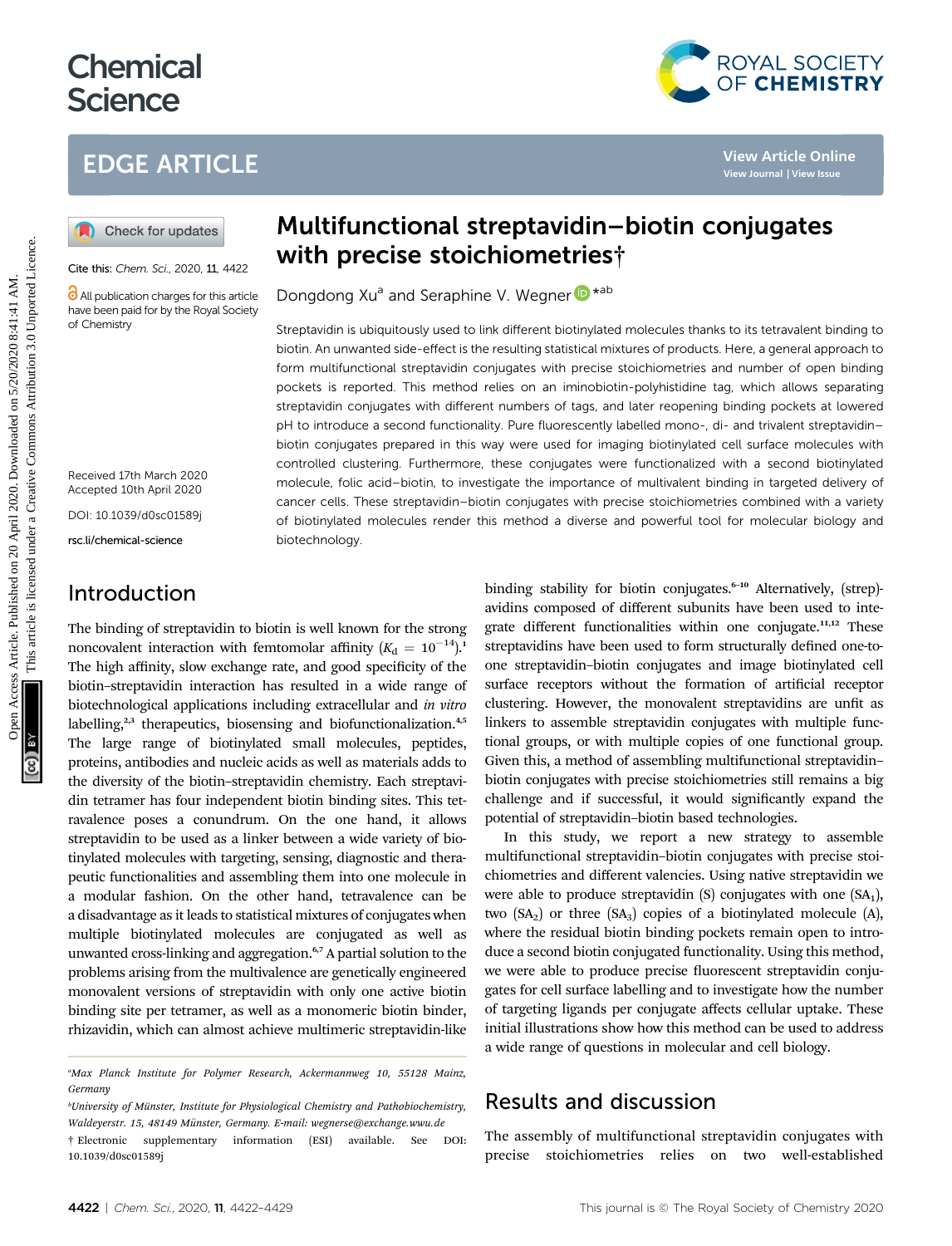chemistries; the separation of proteins with different numbers of His-tags using  $Ni<sup>2+</sup>-NTA$  (nitrilotriacetic acid) columns, and secondly, the pH-dependent binding of iminobiotin to streptavidin (basic pH,  $K_{\rm d} \sim 10^{-11}$  M; acidic pH,  $K_{\rm d} \sim 10^{-3}$  M).<sup>13</sup> In this method, varying numbers of biotin or iminobiotin conjugated His-tags (Bio-His-Tag or Ibio-His-Tag, respectively) were first introduced on to streptavidin (Fig. 1). This allowed for the easy separation of species with differing numbers of His-tags and open biotin binding pockets on a  $Ni<sup>2+</sup>-NTA$  column using an imidazole gradient. Subsequently, a biotin conjugated molecule of choice (A) was coupled to the open binding pockets yielding pure streptavidin conjugated with precise stoichiometries (S(His-Tag)<sub>3</sub>A<sub>1</sub>, S(His-Tag)<sub>2</sub>A<sub>2</sub>, S(His-Tag)<sub>1</sub>A<sub>3</sub>). In the case of the iminobiotin conjugated His-tag complexes, the His-tag was released by decreasing the pH to 3.5 and a second biotin conjugated molecule (B) was added with a precise stoichiometry  $(SA_1B_3, SA_2B_2, SA_3B_1).$ 

In a first step, to produce stoichiometrically defined streptavidin conjugates with one functionality, streptavidin,  $(S = 30$  $\mu$ M) was incubated with a biotin conjugated His6-tag peptide (biotin-(His)<sub>6</sub>, Bio-His-Tag = 90  $\mu$ M), which yielded a statistical mixture of S,  $S(Bio-His-Tag)<sub>1</sub>$ ,  $S(Bio-His-Tag)<sub>2</sub>$ ,  $S(Bio-His-Tag)<sub>3</sub>$ and S(Bio-His-Tag)4. Subsequently, the mixture was passed over a  $Ni<sup>2+</sup>-NTA$  agarose column; unbound molecules without Histags such as S were washed off and different species were eluted using an imidazole gradient, where species bearing more tags eluted at higher imidazole concentrations. In the chromatogram there were four clearly separated peaks that eluted at different imidazole concentrations (relative integrated areas: 19.4% 1<sup>st</sup> peak, 14.3% 2<sup>nd</sup> peak, 20.6% 3<sup>rd</sup> peak, 45.7% 4<sup>th</sup> peak) (Fig. 2a). Presumably the ratio of these peaks can be changed using different S to Bio-His-tag ratios. To demonstrate how each



Fig. 1 Strategy for obtaining multifunctional streptavidin–biotin conjugates with defined stoichiometries ( $SA_3B_1$ ,  $SA_2B_2$ ,  $SA_1B_3$ ) using the Ibio-His-Tag (iminobiotin-His-tag). The statistical mixture of the four streptavidin conjugates with different numbers of Ibio-His-Tags and the biotin-conjugated molecule, A, can be separated on a  $Ni<sup>2+</sup>$ -NTA column based on their number of tags with an imidazole gradient. Once isolated, the Ibio-His-Tag can be removed from each conjugate at pH 3.5 to open the biotin binding pockets and introduce a second biotin conjugated molecule, B.



Fig. 2 (a) Samples are separated by different concentrations of imidazole solution, typically, 30  $\mu$ M streptavidin was mixed with 90  $\mu$ M Bio-His-Tag for 15 min, the mixture was loaded on a  $Ni<sup>2+</sup>$ -NTA column and washed with a concentration gradient of imidazole, S(Bio-His-Tag)<sub>1</sub> (the first peak) occurs at 62.4 mM imidazole and S(Bio-His-Tag)<sub>2</sub> (the second peak) was separated at 86.3 mM imidazole, peak 3 (S(Bio-His-Tag)<sub>3</sub>) was detected at 161.2 mM imidazole and S(Bio-His-Tag)<sub>4</sub> (peak 4) occurs at 196.3 mM imidazole. The open biotin binding pockets of S(Bio-His-Tag)<sub>1</sub> (b), S(Bio-His-Tag)<sub>2</sub> (c), and S(Bio-His-Tag)<sub>3</sub> (d) were titrated with biotin-5-fluorescein where the fluorescence is quenched upon streptavidin binding. Result indicates that S(Bio-His-Tag)<sub>1</sub>, S(Bio-His-Tag)<sub>2</sub>, and S(Bio-His-Tag)<sub>3</sub> required three, two and one equivalents of the dye to saturate all biotin binding sites, respectively. (e) No quenching happens in the  $S(Bio-His-Tag)<sub>4</sub>$  titration experiment, which indicates that all biotin binding pockets have been occupied by the Bio-His-Tag. (f) MALDI-TOF mass spectra of pure streptavidin (S:  $m/z$  52 905), S(Bio-His-Tag)<sub>1</sub> ( $m/z$  54 405), S(Bio-His-Tag)<sub>2</sub> ( $m/z$  55 905), S(Bio-His-Tag)<sub>3</sub> ( $m/z$  57 405) and S(Bio-His-Tag)<sub>4</sub> (m/z 58 905).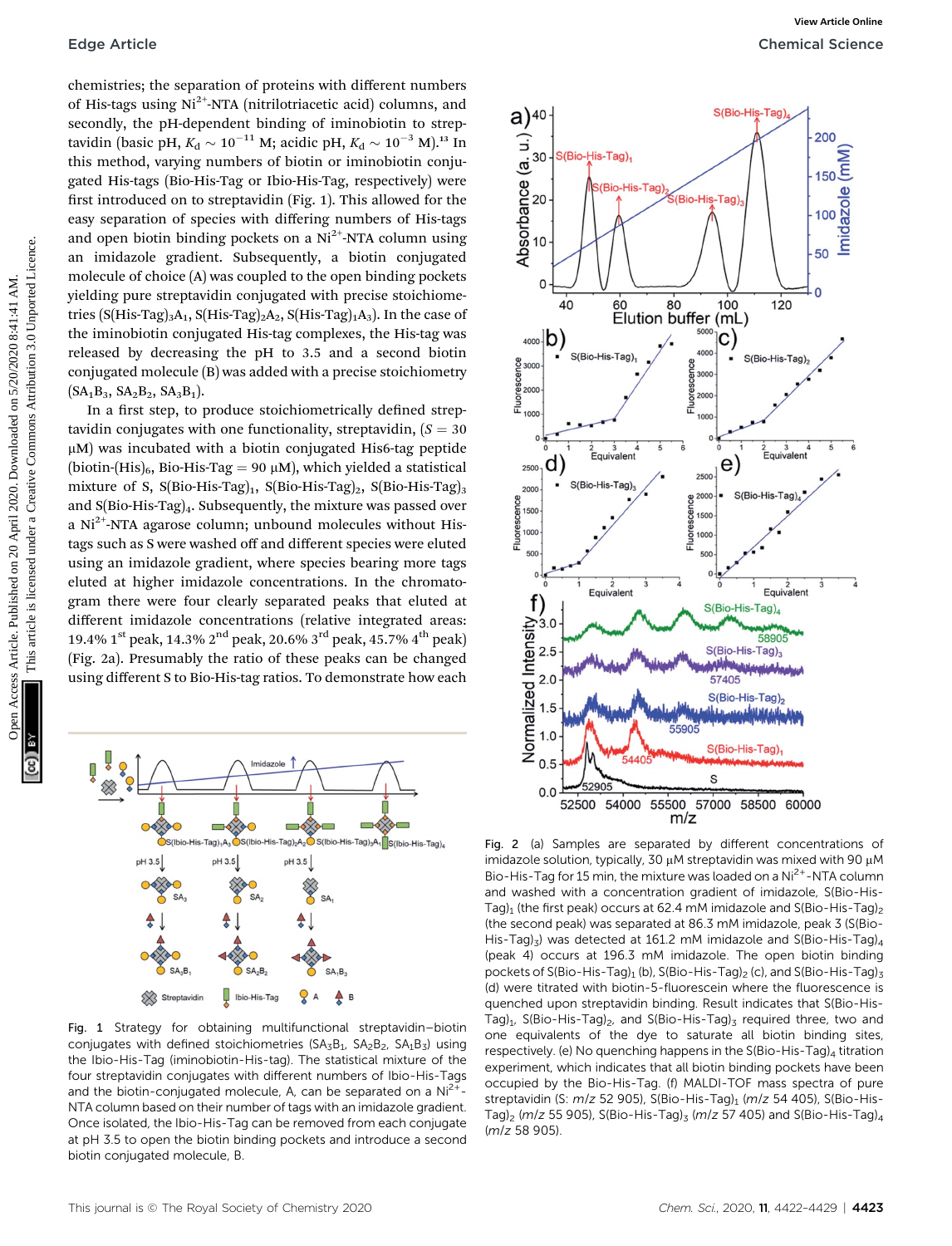of these peaks corresponds to a single species with a defined stoichiometry, the open biotin binding pockets of S(Bio-His-Tag) $_{1-4}$  were titrated with biotin-5-fluorescein where the fluorescence is quenched upon streptavidin binding (Fig. 2b-e).<sup>14,15</sup> The streptavidin conjugate in the first peak required 3 equivalents of the dye to saturate all biotin binding sites and therefore was assigned as the  $S(Bio-His-Tag)_1$ . Likewise, the molecules in the second, third and fourth peaks required 2, 1 and 0 equivalents of dye to saturate all biotin binding sites, respectively, and they corresponded to  $S(Bio-His-Tag)_2$ ,  $S(Bio-His-Tag)_3$  and  $S(Bio-His-Tag)<sub>4</sub>$ , respectively. This assignment is also consistent with streptavidin conjugates eluting at higher imidazole concentrations having more Bio-His-Tags.

The identity of the different species was further confirmed with MALDI-TOF mass spectroscopy. While S and Bio-His-tag have molecular weights of 52 905 and 1500 Da (Fig. S1†), respectively, the different conjugates of S and Bio-His-Tag have higher molecular weights (Fig. 2f). The isolated species with one to four Bio-His-tags had maximal peaks 54 405 Da (S(Bio-His-Tag)<sub>1</sub>), 55 905 Da (S(Bio-His-Tag)<sub>2</sub>), 57 405 Da (S(Bio-His-Tag)<sub>3</sub>) and 58 905 Da (S(Bio-His-Tag)<sub>4</sub>), respectively, which are well in agreement with the theoretically expected values. Moreover, for species with different numbers of Bio-His-Tags lower molecular weight peaks were observed due to the dissociation of the Bio-His-Tag from S in the mass spectrometer. More specifically, there were two peaks for  $S(Bio-His-Tag)_1$  (S and  $S(Bio-His-Tag)_1$ ) and three peaks for  $S(Bio-His-Tag)_2$  (S,  $S(Bio-His-Tag)_1$  and  $S(Bio-His-Tag)<sub>2</sub>$ , while no peak of  $S(Bio-His-Tag)<sub>2</sub>$  was observed for  $S(Bio-His-Tag)<sub>1</sub>$ . These results confirm and fully resolve the molecular structure of the prepared streptavidin conjugates with defined stoichiometries. Chemical Science<br>
The published on 20 April 2020. The results are the main spectros of S(forbid<br>
The samples are being positive common access and the same of the same of the same of the same of the same of the same of the

The isolated S(Bio-His-Tag)<sub>1</sub>, S(Bio-His-Tag)<sub>2</sub> and S(Bio-His-Tag)<sub>3</sub> conjugates are equivalent to trivalent, divalent and monovalent streptavidin and can be used to form precise conjugates with a large variety of biotinylated molecules including small molecules, peptides, proteins, DNA and antibodies. As an example, biotinylated mOrange (orange fluorescent proteins, O, 31.3 kDa) was reacted with the streptavidin conjugates of varying valences. Each of the conjugates eluted at a different volume on a size exclusion column, and the molecular weights determined, based on a protein standard, were in agreement with the theoretically expected values (S(Bio-His-Tag)<sub>1</sub>O<sub>3</sub> (theo. 148.4 kDa, exp. 141.0 kDa), S(Bio-His-Tag)<sub>2</sub>O<sub>2</sub> (theo. 118.6 kDa, exp. 108.6 kDa) and S(Bio-His-Tag)<sub>3</sub>O<sub>1</sub> (theo. 88.8 kDa, exp. 81.3 kDa)) (Fig. S2†). The agreement between theoretical and experimental values supports the assigned structures and shows the great potential of this approach to form precise protein conjugates.

For the success of this approach, the slow exchange rate of the Bio-His-Tag with streptavidin is required so that species isolated in different peaks do not interconvert. To test the kinetic stability, purified S(Bio-His-Tag)<sub>2</sub> was stored at 4 °C, room temperature (RT), and at 37  $\degree$ C. After 1 and 5 days, the samples were loaded onto the  $Ni<sup>2+</sup>$ -NTA agarose column and eluted using an imidazole gradient (Fig. 3). The  $S(Bio-His-Tag)_2$ stored at  $4^{\circ}$ C and RT for up to five days eluted as a single peak like the fresh sample (0 day), demonstrating the long-term



Fig. 3 Long time stability test at the absorbance wavelength of 280 nm. (a) S(Bio-His-Tag)<sub>2</sub> was stored at 4 °C, room temperature (RT) and 37 °C separately for one day, and then was loaded on the  $Ni<sup>2+</sup>$ -NTA column and washed with elution buffer. There is no change for samples stored at 4  $\degree$ C compared with the sample stored at room temperature, and there is a very little change at  $37^{\circ}$ C compared with the fresh sample (0 day). (b) There is no change for samples stored at 4 °C and room temperature after five days, while 70% of S(Bio-His-Tag)<sub>2</sub> remained stable when stored at 37 °C for five days, and 8.4% and 21.6% of S(Bio-His-Tag)<sub>2</sub> changed to S(Bio-His-Tag)<sub>1</sub> and S(Bio-His-Tag) $_3$ , respectively (black arrow).

stability of isolated species. Even at 37  $\degree$ C after one day, there was no significant change for  $S(Bio-His-Tag)_2$ , while after five days at 37 °C, 30% of S(Bio-His-Tag)<sub>2</sub> converted into S(Bio-His-Tag)<sub>1</sub> and S(Bio-His-tag)<sub>3</sub>. Therefore, a single species prepared using this method is kinetically stable enough to be used in future studies.

In the second step, in order to produce precise streptavidin conjugates with two different functional groups, we used an iminobiotin conjugated His-tag (Ibio-His-Tag) instead of the Bio-His-Tag. The Ibio-His-Tag is removable from the streptavidin complex at a lower pH (pH 3.5) and can be used to reopen biotin binding pockets in isolated streptavidin conjugates with precise stoichiometry and a first functionality. The reopened biotin binding pockets can then be used to introduce a second biotin conjugated molecule. In initial experiments, we noticed that the streptavidin-Ibio-His-Tag complexes had a lower affinity to the  $Ni^{2+}$ -NTA column. A potential reason for this could be the different orientations of biotin and iminobiotin in the streptavidin binding pocket. While serine 27 of streptavidin acts as a H-bond donor for biotin, it is a H-bond acceptor for iminobiotin.<sup>16</sup> Consequently, the exposure of the connected His-tags could also be affected. To increase the affinity to the column and later separation of different species, the His6-tag was extended to a His12-tag, which increases the number of ligands that can bind to the column and the  $Ni<sup>2+</sup>$ -NTA column was replaced with a  $Cu^{2+}$ -NTA column, as  $Cu^{2+}$  has a higher binding affinity towards His-tags than  $Ni<sup>2+</sup>.<sup>17</sup>$  To produce the Ibio-His-tagged streptavidins, streptavidin  $(S = 30 \mu M)$  was incubated with the Ibio-His-Tag (iminobiotin-(His) $_{12}$  = 90  $\mu$ M) for 15 minutes. Additionally, to simplify the procedure, the first biotin conjugated molecule, atto-565-biotin ( $A = 50 \mu M$ ), was subsequently added to the reaction mixture and incubated for 15 minutes before the separation of different species (S(Ibio-His-Tag)<sub>1</sub>A<sub>3</sub>, S(Ibio-His-Tag)<sub>2</sub>A<sub>2</sub>, S(Ibio-His-Tag)<sub>3</sub>A<sub>1</sub>, S(Ibio-His-Tag)<sub>4</sub>) over the Cu<sup>2+</sup>-NTA column using an imidazole gradient. In the chromatogram, four peaks were visible in the absorbance channel at 280 nm, but only the first three absorbed at 563 nm,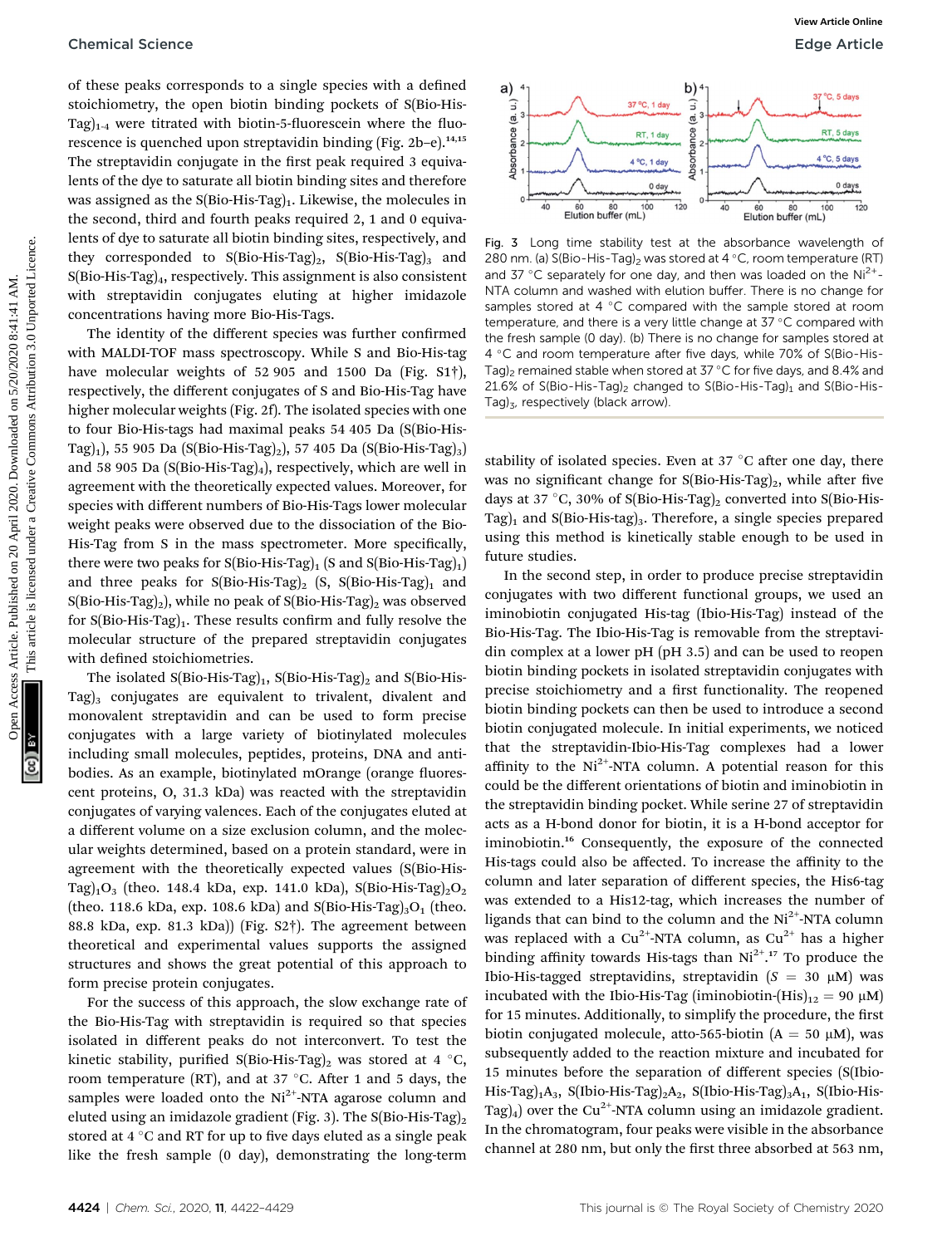where atto-565 absorbs (Fig. S4a,† relative integrated areas at 280 nm: 5.1%  $1^{\text{st}}$  peak, 42.6%  $2^{\text{nd}}$  peak, 26.7%  $3^{\text{rd}}$  peak and  $25.6\%$  4<sup>th</sup> peak). To confirm the identity of the species in each peak, first the Ibio-His-Tag was removed by lowering the pH to 3.5 and by dialysis, and subsequently the streptavidin species were titrated with biotin-5-fluorescein as described above (Fig.  $S3b-e\dagger$ ). The streptavidin species in the first peak reacted with 1 equivalent of biotin-5-fluorescein and was therefore identified as SA<sub>3</sub>, which carried 1 Ibio-His-Tag before the acidification. Similarly, the species in the following peaks reacted with 2, 3 and 4 equivalents of biotin-5-fluorescein, respectively, and were identified as  $SA<sub>2</sub>$  (two open biotin sites),  $SA<sub>1</sub>$  (three open biotin sites) and S (four open biotin sites). Moreover, this assignment was also supported by the relative absorbance of the conjugates in the UV-vis at 280 nm where streptavidin and atto-565 absorb and 532 nm where only atto-565 absorbs (Table S1†). Using the Ibio-His-Tag, we were able to prepare fluorescently labelled mono-  $(SA_3)$ , di- $(SA_2)$  and tri- $(SA_1)$  valent streptavidins without genetic manipulation. Moreover, the atto-565-biotin used in this protocol can easily be replaced by another biotin conjugated molecule of choice. The straightforward preparation of these functionalized streptavidin derivatives with defined valences for the introduction of a second biotin coupled molecule offers us a new domain to expand and develop the many applications of biotin–streptavidin chemistry. Edge Article<br>
Shows a move of the control of the control of the common and the common and the common and the common and the common and the common and the common and the common and the common and the common and the common a

One area where fluorescently labelled monovalent streptavidins are especially useful is in the imaging of biotinylated cell surface molecules. Unlike monovalent streptavidins, multivalent streptavidins lead to artificial clustering of the biotinylated surface molecules, resulting in altered biological responses and cell uptake. Given this, the atto-565-biotin labelled monovalent



Fig. 4 Confocal microscopy images of biotinylated cell-surface proteins using sulfo-NHS-LC-biotin which were fluorescently labelled with trivalent (SA<sub>1</sub>) (a–c), divalent (SA<sub>2</sub>) (d–f) and monovalent (SA<sub>3</sub>) (g–i) streptavidin–atto-565-biotin conjugates. Artificial protein clustering induced by trivalent (SA<sub>1</sub>) and divalent (SA<sub>2</sub>) conjugated results in protein internalization over time but not the monovalent  $(SA<sub>3</sub>)$ conjugate. Cell nuclei were stained with TO-PRO-3. Scale bars are 10  $µm$ .

streptavidin SA<sub>3</sub> described above is ideal for the visualization of biotinylated cell surface molecules. For this purpose, the cell membranes of MDA-MB-231 cells were first randomly biotinylated using sulfo-NHS-LC-biotin<sup>10</sup> and subsequently the cell membranes were labeled with  $SA<sub>3</sub>, SA<sub>2</sub>$  or  $SA<sub>1</sub>,$  which was visible under the confocal microscope (Fig. 4, Movies S1–S3†). However, the fluorescence staining appeared different for different atto-565-biotin–streptavidin conjugates over time, as membrane proteins quickly internalize when they are crosslinked.<sup>7,10</sup> The cells labeled with monovalent  $SA<sub>3</sub>$  were stained at the membrane's periphery and even after 30 minutes hardly any labeled protein was internalized. On the other hand, cells incubated with divalent  $SA<sub>2</sub>$  and trivalent  $SA<sub>1</sub>$  showed significant protein internalization after just 10 minutes, where this effect was more pronounced for  $SA<sub>1</sub>$ . The conclusions were also supported quantitatively based on the intracellular fluorescence intensity (Fig.  $S4\dagger$ ). The fluorescently labelled monovalent streptavidin,  $SA<sub>3</sub>$ , can actually be used at concentrations as low as  $0.05 \mu M$  for clearly cell surface labelling with high sensitivity (Fig. S5 and S6†). Thus, it is a good alternative to current monovalent streptavidins, which require an additional labelling step with the fluorophore and are only labelled statistically.



Fig. 5 Confocal microscopy images of folate-receptor positive MDA-MB-231 cells (a–c) and folate-receptor negative MCF-7 cells (d–f) incubated with atto-565 (A) (shown red) labelled folic acid (F) streptavidin conjugates with different stoichiometries. Cells were incubated with 1  $\mu$ M SA<sub>1</sub>F<sub>3</sub> (a and d), SA<sub>2</sub>F<sub>2</sub> (b and e) or SA<sub>3</sub>F<sub>1</sub> (c and f) in RPMI-1640 (no folic acid) medium for 4 h at 37 °C. Cell nuclei were stained with DAPI (shown blue). Scale bars are 50  $\mu$ m. (g) The fluorescence intensities of different streptavidin conjugates in MDA-MB-231 and MCF-7 cells, normalized to the relative brightness of the conjugates. The fluorescence intensity for all streptavidin conjugates is higher in MDA-MB-231 cells than in MCF-7 cells but increasing numbers of folic acid in the conjugates do not result in higher uptake.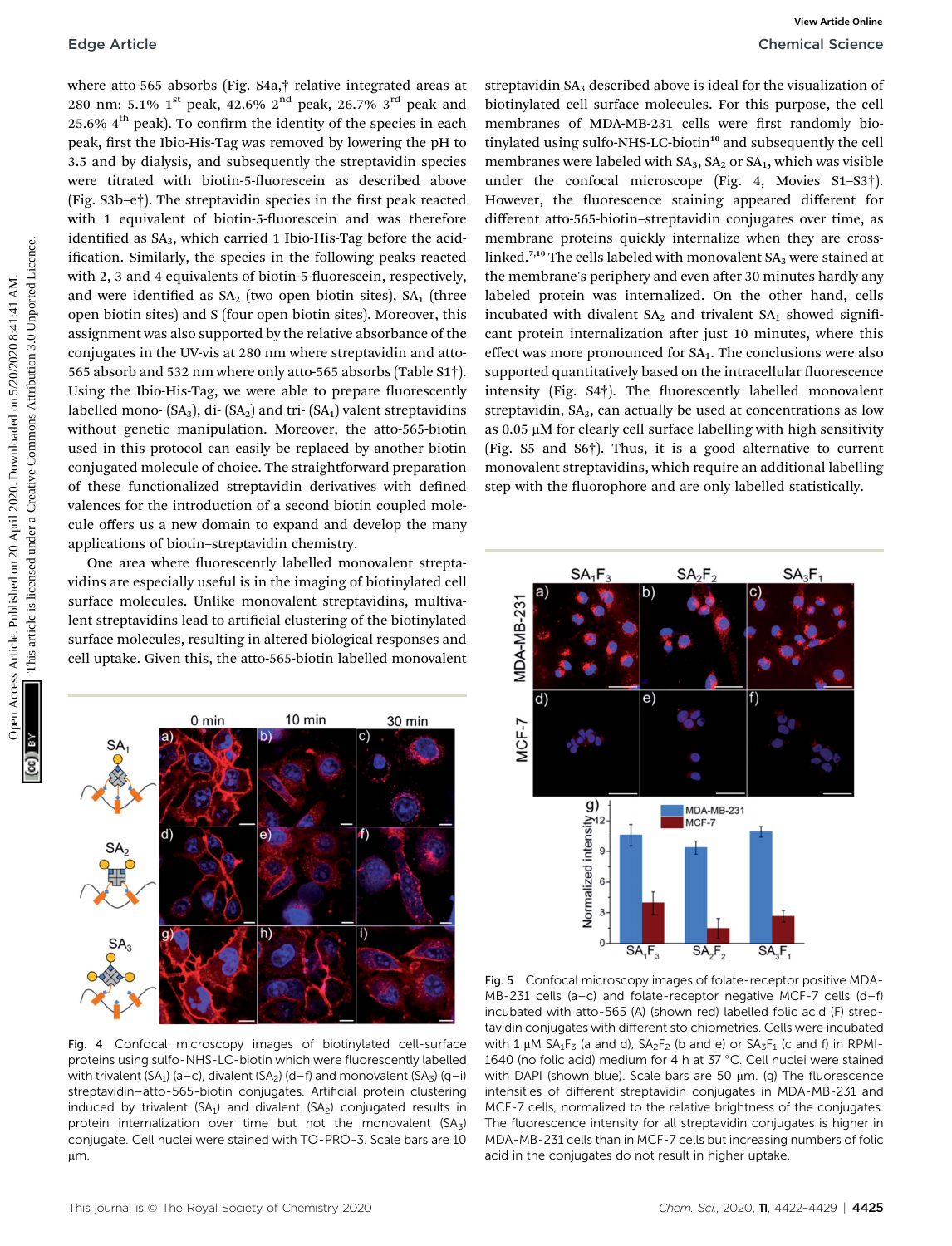The open biotin binding pockets in the fluorescently labelled streptavidins can also be used to introduce a second functionality with precise molecular stoichiometry. For instance, we added folic acid, an active and selective targeting molecule for aggressive cancer cells that overexpress the folic acid receptor on their surfaces.<sup>19</sup>–<sup>21</sup> The folic acid and atto-565 labelled streptavidins allowed us to determine whether the number of folic acid groups per molecule impacts cellular uptake by using the signal from the fluorescent label. For this purpose, pure  $SA<sub>3</sub>$ ,  $SA<sub>2</sub>$  and  $SA<sub>1</sub>$  were each incubated first with excess folic acid– PEG–biotin (F) for 20 minutes and then excess F was removed by dialysis. The final conjugates,  $SA_3F_1$ ,  $SA_2F_2$  and  $SA_1F_3$  were tested on two different cell lines: folate receptor-positive MDA-MB-231 and folate receptor-negative MCF-7. After 4 hours of incubation the fluorescence signal from the atto-565 was much brighter in the MDA-MB-231 cells than in the MCF-7 cells (Fig. 5a). The uptake was clearly due to the folic acid as cells incubated with  $SA<sub>1</sub>$ ,  $SA<sub>2</sub>$  and  $SA<sub>3</sub>$  were not significantly fluorescent (Fig. S7 and S8†). For quantification, the fluorescence intensities of  $SA_1F_3$ ,  $SA_2F_2$  and  $SA_3F_1$  in both MDA-MB-231 and MCF-7 cells were measured and normalized to the relative brightness of the streptavidin-atto-565 species (Fig. 5b and Table S2†). This analysis shows that all three streptavidin-folic acid conjugates were taken up equally well by the folic acid receptor positive cell line MDA-MB-231 independent of the number of folic acids in its structure. Chemical Science<br>
The open high article is included on 2020. The published on 2020 are the state of the Chemical Creative Common and the common and the common and the common and the common and the common and the common an

### **Conclusions**

In summary, we demonstrated that the Bio-His-Tag and Ibio-His-Tag can both be used to prepare multifunctional streptavidin–biotin conjugates with precise stoichiometry and structure. This method, as demonstrated by two examples, can be widely applied and is highly adaptable. It is an ideal approach to answer questions in molecular biology and for biotechnological applications. We used fluorescently labelled monovalent  $(SA<sub>3</sub>)$ , divalent  $(SA<sub>2</sub>)$  and trivalent  $(SA<sub>1</sub>)$  streptavidin for imaging biotinylated cell surface molecules and investigated the importance of multivalent cell receptor interactions with folic acid in the cellular uptake and targeting  $(SA_3F_1, SA_2F_2$  and  $SA_1F_3$ ). The wide variety of commercially available biotinylated molecules ranging from small molecules and peptides to proteins, nucleic acids and antibodies, as well as the Bio-His-Tag and Ibio-His-Tag, all make this method extremely versatile and accessible. The potential diversity in precise streptavidin–biotin conjugates opens the door to building new bio- and nanostructures and will play a significant role in expanding the well-established status of streptavidin-biotin chemistry in biotechnology.<sup>22,23</sup>

### Experimental

#### Materials

Streptavidin (MW 53361  ${\rm g}$  mol $^{-1})$  was purchased from Cedarlane Laboratories. The Bio-His-Tag (biotin- $(His)_6$ , MW 1500 g mol $^{-1}$ , sequence: biotin-GSGSGSHHHHHHH) was synthesized by Peptide Specialty Laboratories GmbH and the Ibio-His-Tag (MW 2322 g mol<sup>-1</sup>, iminobiotin-(His)<sub>12</sub>, sequence: iminobiotinGSGSGSHHHHHHHHHHHH) was synthesized by Pepscan. Folic acid-PEG-biotin (MW 2000 g mol<sup>-1</sup>) was purchased from Nanocs. Sulfo-NHS-LC-biotin (MW 558  ${\rm g}$  mol $^{-1})$  was purchased from AdooQ Bbioscience. BL21 (DE3) E. coli was purchased from New England Biolabs. pET Biotin His6 mOrange LIC cloning vector (H6-mOrange) was a gift from Scott Gradia (Addgene plasmid  $# 29723$ ) and BirA in pET28a (w400-2) was a gift from Eric Campeau (Addgene plasmid  $\# 26624$ ). DMEM and RPMI-1640 without folic acid medium were purchased from Thermo Fisher Scientific. The Ni<sup>2+</sup>-NTA column (HisTrap<sup>TM</sup> HP, column volume 5 mL) was purchased from GE Healthcare Life Sciences. All other chemicals were purchased from Sigma-Aldrich. Buffers and aqueous solutions were prepared with Milli-Q grade water.

Streptavidin sequence: MAEAGITGTWYNQLGSTFIVTA-GADGALTGTYESAVGNAESRYVLTGRYDSAPATDGSGTALGWTV AWKNNTRNAHSATTWSGQYVGGAEARINTQWLLTSGTTEANA WKSTLVGHDTFTKVKPSAAS

#### Separation of streptavidin Bio-His-Tag conjugates

 $30 \mu$ M streptavidin was mixed with 90  $\mu$ M Bio-His-Tag (biotin- $(His)_6$ ) for 15 min at room temperature. A Ni<sup>2+</sup>-NTA column (HisTrap™ HP, column volume 5 mL) was pre-equilibrated with 50 mL buffer A (50 mM Tris–HCl, 300 mM NaCl, pH 7.4) using a FPLC system (GE healthcare, AKTA explorer). Then, 0.5 mL streptavidin Bio-His-Tag reaction mixture was loaded on the  $Ni<sup>2+</sup>-NTA$  column and the column was washed with 25 mL buffer A. Finally, the different streptavidin Bio-His-Tag conjugates were eluted with a linear imidazole gradient from 0 to 260 mM imidazole in buffer A over 130 mL. The elution of different species was monitored by the absorbance at 280 nm, the curves were corrected for the absorbance of imidazole and each peak was collected in a separate fraction. A flow rate of 0.5 mL min<sup>-1</sup> was used throughout the experiment. The collected samples were dialyzed (10 kDa molecular weight cut-off) against 2 L of buffer A at 4  $\degree$ C for at least 6 h to remove imidazole. Subsequently, the samples were concentrated using a centrifugal filtration device (10 kDa molecular weight cut-off). The protein concentration was determined by UV-Vis spectroscopy.

To analyze the kinetic stability of  $S(Bio-His-Tag)_2$ , different samples were incubated at 4  $\mathrm{^{\circ}C}$ , room temperature and at 37  $\mathrm{^{\circ}C}$ for one and five days and analyzed on a  $Ni<sup>2+</sup>-NTA$  column using the same imidazole gradient as described above.

#### Separation of streptavidin Ibio-His-Tag conjugates

The Cu<sup>2+</sup>-NTA column was prepared by removing  $Ni<sup>2+</sup>$  ions from a Ni<sup>2+</sup>-NTA column (HisTrap<sup>™</sup> HP, column volume 5 mL) with ethylenediaminetetraacetic acid (EDTA) and reloading it with  $Cu^{2+}$  ions. Firstly, 30  $\mu$ M streptavidin was mixed with 90  $\mu$ M Ibio-His-Tag for 15 min at room temperature to ensure the binding of iminobiotin to streptavidin. Then, 50  $\mu$ M atto-565biotin was added to the reaction mixture and incubated for another 15 min. 0.5 mL of the reaction mixture was loaded on a  $Cu^{2+}$ -NTA column, which was pre-equilibrated with 50 mL buffer A and then washed with 25 mL buffer A. At last, the different streptavidin conjugates were eluted with a linear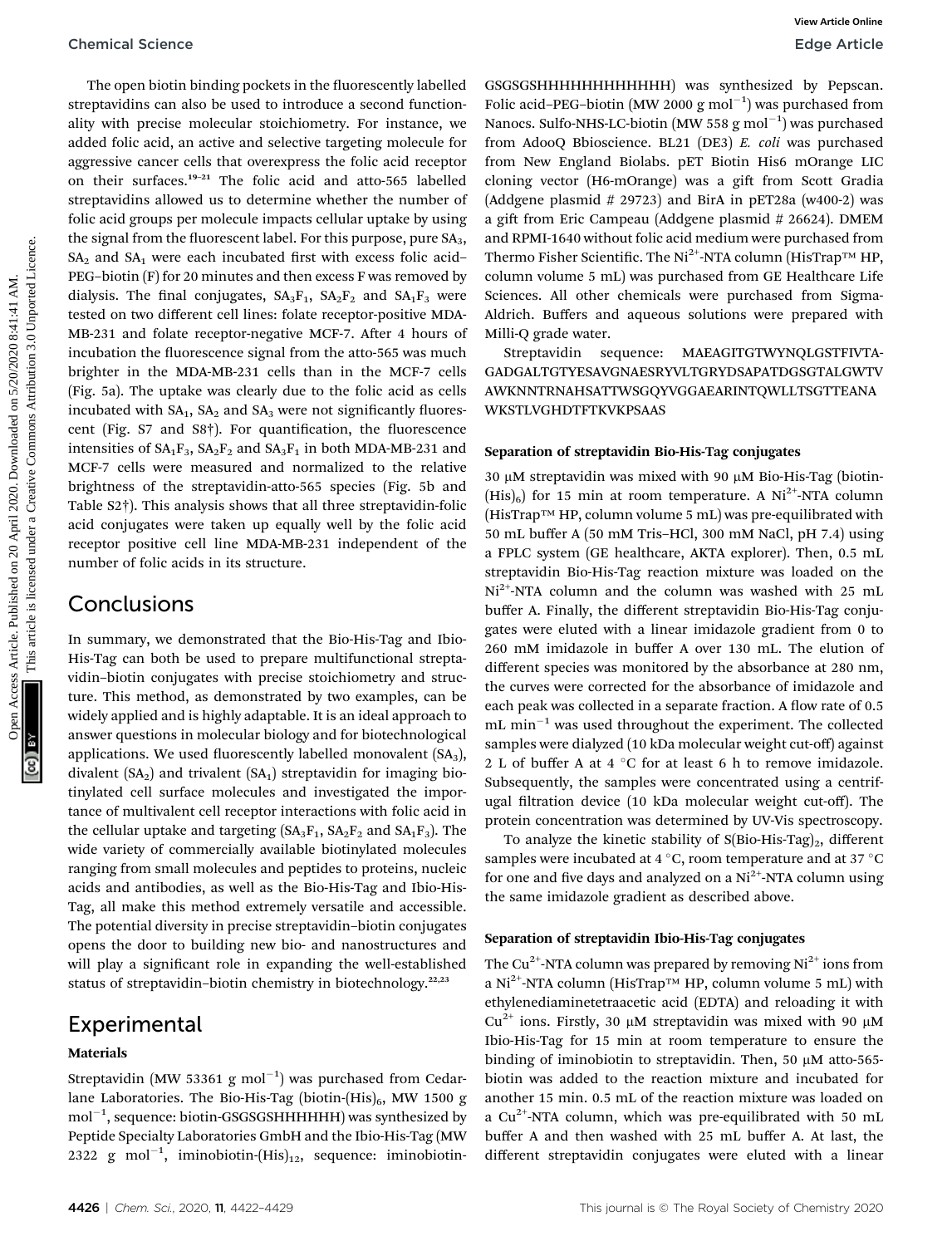imidazole gradient from 0 to 20 mM imidazole in buffer A over 100 mL. The elution of different species was monitored by the absorbance at 280 nm (streptavidin and atto-565-biotin) and 563 nm (atto-565-biotin), the curves were corrected for the absorbance of imidazole and different peaks were collected separately. A flow rate of 0.5  $\rm{mL}\,\rm{min}^{-1}$  was used throughout the experiment. Each peak was first dialyzed against (10 kDa molecular weight cut-off) 2 L buffer  $pH = 3.5$ , 50 mM Tris–HCl, 300 mM NaCl solution for 1 h at 4  $\degree$ C to remove the Ibio-His-Tag and then dialyzed twice against 2 L buffer A for at least 6 h to remove the imidazole. The samples were concentrated using a centrifugal filtration device (10 kDa molecular weight cut-off) for further studies. The protein concentration was determined by UV-Vis spectroscopy. Edge Article<br>
includes gradient from 0.10 and middlend in buffer A over the middlend operator (May 119) and the product include on 1. This cluster are common includes and the middlend on the same of the middlend on 20 Apr

#### Determination of open biotin binding pockets

The number of open biotin binding pockets was determined using biotin-5-fluorescein, whose fluorescence is quenched upon binding to streptavidin. Typically, 200 µL of 10 nM of a streptavidin conjugate in buffer A was added in a transparent 96-well plate (Greiner bio-one, F-bottom), different concentrations  $(0 \text{ to } 50 \text{ nM})$  of biotin-5-fluorescein were added to each well and the samples were incubated for 10 min at room temperature. The fluorescence intensity of each well was measured (excitation wavelength 490 nm, emission wavelength 524 nm) using a plate reader (TECAN, infinite M1000).

#### Mass spectrometry

MALDI-TOF was used to test the molecular weight of the samples and performed on a Bruker Daltonics Reflex III spectrometer. A saturated solution of sinapinic acid dissolved in 1 : 1 water : acetonitrile with 0.1% trifluoroacetic acid was used as the matrix solution. Typically, a sample solution  $(10 \mu M)$  was mixed (1 : 1) with the matrix solution and spotted on the steel plate. Then an additional aliquot of the matrix solution was added to dilute the sample and spotted again (repeat  $3\times$ ). Spectra can be obtained in positive mode and the data were processed in mMass and Origin.

#### Preparation of biotinylated mOrange protein

Each protein expression plasmid (mOrange and BirA) was transformed into BL21(DE3) E. coli and starting from a single colony an overnight culture in 10 mL LB medium with 50 mg  $\text{mL}^{-1}$  kanamycin was prepared. The overnight culture was transferred into 1 L LB medium with 50  $\mu{\rm g\;m}$ L $^{-1}$  kanamycin and incubated at 37 °C, 250 rpm until the  $OD_{600} = 0.6$ –0.8 and then the protein expression was induced with 1 mM IPTG. Then, the cultures were incubated at 18  $\degree$ C, 250 rpm overnight and harvested the next day by centrifugation at 6000 rpm, 4  $\degree$ C for 8 min (Beckman Coulter Avanti J-26S XP, JA-10 rotor). The bacteria pellet was resuspended in 20 mL buffer A supplemented with 1 mM protease inhibitor phenylmethane sulfonyl fluoride (PMSF) and 1 mM DL-dithiothreitol (DTT). The bacteria were lysed by sonication and the lysate was cleared by centrifugation at 12 000 rpm (Beckman Coulter Avanti J-26S XP, JA-25.50 rotor) for 30 min, followed by filtration through a 0.45

mOrange contains a biotinylation sequence (GLNDI-FEAQKIEWHE) at its N-terminal, which is recognized by the enzyme BirA.<sup>18</sup> To prepare biotinylated mOrange, 50 µM mOrange, 5 mM  $MgCl<sub>2</sub>$ , 1 mM ATP, 1 µM BirA and 70 µM biotin were mixed in 1 mL buffer A and incubated at room temperature with gentle mixing (100 rpm) for 1 h. Then, additional 1  $\mu$ M BirA and  $70 \mu$ M biotin were added to the reaction mixture and incubated for 1 h. The reaction mixture was dialyzed (10 kDa molecular weight cut-off) against 2 L buffer A twice for at least 6 h at  $4^{\circ}$ C.

#### Preparation and analysis of mOrange streptavidin conjugates

Typically, 1  $\mu$ M S(Bio-His-Tag)<sub>1</sub>, S(Bio-His-Tag)<sub>2</sub> or S(Bio-His-Tag)<sub>3</sub> was mixed with 5  $\mu$ M, 4  $\mu$ M or 3  $\mu$ M biotinylated mOrange, respectively, for at least 1 h at 4  $^{\circ}$ C. Then, 400 µL of each reaction mixture was injected onto a HiLoad™ 16/600, Superdex™ 200 pg size elution column and eluted with 150 mL buffer A at a flow rate of 1 mL min<sup>-1</sup>. The elution of different species was monitored through the absorbance at 280 nm. The molecular weight of the different species was determined based on a calibration curve established with five standard proteins (GE healthcare life science, 5 mg mL $^{-1}$  thyroglobulin: MW 669 kDa, 0.3 mg mL<sup>-1</sup> ferritin: MW 440 kDa, 4 mg mL<sup>-1</sup> aldolase: MW 158 kDa, 3 mg mL<sup>-1</sup> conalbumin: MW 75 kDa and 4 mg mL<sup>-1</sup> ovalbumin: MW 44 kDa). For this, the partition coefficient  $(K_{av})$ for each protein was calculated as follows:

$$
K_{\rm av} = \frac{V_{\rm e} - V_0}{V_{\rm c} - V_0}
$$

where  $V_0$  is the column void volume,  $V_e$  is the elution volume and  $V_c$  is the geometric column volume, which is equal to 120 mL for the HiLoad™ 16/600, Superdex™ 200 pg size elution column. The  $V_0$  was determined running blue dextran 2000 (400)  $\rm \mu L, 1 \,mg\, \rm mL^{-1})$  (GE healthcare life science) on the same column and the first eluted peak was used as the void volume. The molecular weights of the different streptavidin mOrange (O) species (S(Bio-His-Tag)<sub>1</sub>O<sub>3</sub>, S(Bio-His-Tag)<sub>2</sub>O<sub>2</sub> and S(Bio-His-Tag)<sub>3</sub>O<sub>1</sub>) were determined based on the linear fit of the  $K_{\text{av}}$ versus molecular weight curve (Fig. S1†): S(Bio-His-Tag)<sub>1</sub>O<sub>3</sub> (theo. 148.4 kDa, exp. 141.0 kDa), S(Bio-His-Tag)<sub>2</sub>O<sub>2</sub> (theo. 118.6 kDa, exp. 108.6 kDa) and S(Bio-His-Tag)<sub>3</sub>O<sub>1</sub> (theo. 88.8 kDa, exp. 81.3 kDa).

#### Labeling of biotinylated cell surface molecules

MDA-MB-231 cells were seeded at  $3 \times 10^4$  cells per cm<sup>2</sup> in an 8well cell culture plate (glass bottom, ibidi) in 300 µL Dulbecco's modified Eagle's medium (DMEM) supplemented with 10% heat inactivated fetal bovine serum (FBS, 10%) and 1% penicillin/streptomycin (P/S) and incubated at 37 °C, 5%  $CO<sub>2</sub>$ overnight. The next day, the cells were washed three times using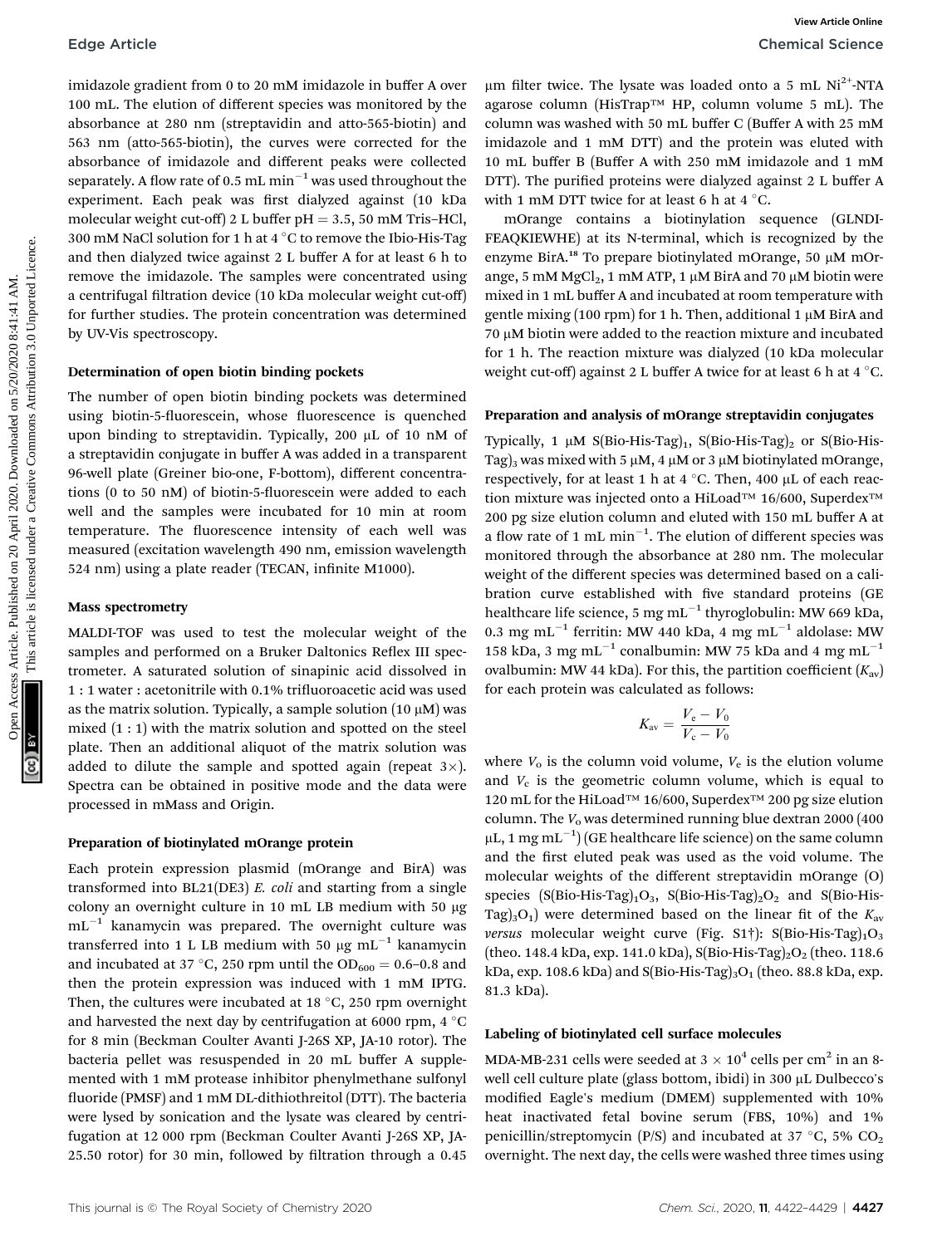cold phosphate buffer saline supplemented with 1 mM  $CaCl<sub>2</sub>$ and 0.1 mM  $MgCl<sub>2</sub>$  (PBS-CM) and then the cell membrane was biotinylated using 0.25 mM sulfo-NHS-LC-biotin in PBS-CM for 30 min on ice.<sup>10</sup> After washing the cells twice using cold PBS-CM, the cells were incubated with 100 mM glycine in PBS-CM for 2 min on ice to stop further biotinylation. The cells were washed again twice with cold PBS-CM and then incubated with 1.5  $\mu$ M SA<sub>1</sub>, SA<sub>2</sub> or SA<sub>3</sub> in DMEM + 10% FBS + 1% P/S for 20 min on ice to label biotinylated surface molecules. The cells were washed twice with PBS, the medium was exchanged with prewarmed DMEM  $+$  10% FBS  $+$  1% P/S and the cells were incubated for 0, 10 and 30 min at 37 °C in a 5%  $CO<sub>2</sub>$  atmosphere. Then the cells were washed twice with PBS and fixed using 4% paraformaldehyde (PFA) in PBS and stained with 1  $\mu\mathrm{g\,mL^{-1}\,TO^{-1}}$ PRO-3. Finally, the samples were washed twice with PBS and imaged in the atto-565 and far-red channels using a confocal laser scanning microscope (Leica TCS SP8) equipped with 561 nm and 633 nm laser lines and a  $63 \times H_2O$  objective. For live cell imaging, the cells were treated as described above and imaged in the atto-565 channel at room temperature after adding 1.5  $\mu$ M SA<sub>1</sub> (Movie S1†), SA<sub>2</sub> (Movie S2†) or SA<sub>3</sub> (Movie S3†). Images were analysed by Fiji ImageJ. For the analysis, the average fluorescence intensities of single cells in the atto-565 channel were measured by encircling single cells and measuring their average intensities. 25 cells were analysed per sample and fluorescence was corrected for the background. Chemical Science<br>
and a Insulate subject point of the references are subsections are complete the access are complete the references are the set of the measure of the measure of the set of the set of the set of the set of

#### Preparation of fluorescently labelled folic acid streptavidin conjugates and their cellular uptake

10  $\mu$ M of SA<sub>1</sub>, SA<sub>2</sub> or SA<sub>3</sub> (A: atto-565-biotin) was mixed with 40  $\mu$ M, 30  $\mu$ M or 20  $\mu$ M folic acid–PEG–biotin (F), respectively and incubated for 20 min at room temperature. Each reaction mixture was dialyzed (10 kDa molecular weight cut-off) against 2 L buffer A twice for at least 6 h yielding  $SA_1F_3$ ,  $SA_2F_2$  and  $SA_3F_1$ . The protein concentration of each conjugate and their relative fluorescence were determined by UV-Vis and fluorescence spectroscopy, respectively (Table S1†).

For cellular uptake studies, MDA-MB-231 or MCF-7 cells were seeded at 5  $\times$  10<sup>4</sup> cells per well on glass coverslips (VWR, diameter 18 mm) in 12-well cell culture plates (Greiner bio-one, F-bottom) and were cultured in RPMI-1640 medium without folic acid + 10% FBS + 1% P/S at 37 °C, 5%  $CO<sub>2</sub>$  overnight. The next day, the cells were washed twice with PBS, 500  $\mu$ L of RPMI-1640 medium without folic acid + 10% FBS + 1% P/S containing 1 µM of different streptavidin conjugates (SA<sub>1</sub>, SA<sub>2</sub>, SA<sub>3</sub>, SA<sub>1</sub>F<sub>3</sub>,  $SA_2F_2$  or  $SA_3F_1$ ) was added to each cell type and the cells were incubated at 37 °C, 5%  $CO<sub>2</sub>$  for 4 h. Afterward, the cells were washed twice with PBS and fixed with 4% PFA in PBS for 15 min at room temperature. The cells were washed twice with PBS and were mounted on a glass slide (ROTH,  $24 \times 60$  mm) with 40  $\mu$ L Mowiol-488 containing 1  $\mu{\rm g\,mL}^{-1}$  DAPI. The cells were imaged in the atto-565 and DAPI channels using a confocal laser scanning microscope (Leica TCS SP8) equipped with 405 nm and 552 nm laser lines and a  $63 \times H_2O$  objective. Images were analysed by Fiji ImageJ. For the analysis, the average fluorescence intensities of single cells in the atto-565 channel were measured

by encircling single cells and measuring their average intensities. 25 cells were analyzed per sample and fluorescence was corrected for the background. Then, fluorescence intensities measured for  $SA_1F_3$ ,  $SA_2F_2$  and  $SA_3F_1$  in the cells were normalized taking into account the relative fluorescence brightness of  $SA_1F_3$ ,  $SA_2F_2$  and  $SA_3F_1$  as measured in solution (Table S2†).

### Conflicts of interest

There are no conflicts to declare.

### Acknowledgements

This work is part of the MaxSynBio Consortium, which is jointly funded by the Federal Ministry of Education and Research (BMBF) of Germany (FKZ 031A359L) and the Max Planck Society. We would like to thank Prof. Katharina Landfester for her support. Dongdong Xu would like to thank the Chinese Scholarship Council for his doctoral fellowship.

### Notes and references

- 1 N. M. Green, Methods Enzymol., 1990, 184, 51–67.
- 2 Y. P. Wu, C. Y. Chew, T. N. Li, T. H. Chung, E. H. Chang, C. H. Lam and K. T. Tan, Chem. Sci., 2018, 9, 770–776.
- 3 A. Goujon, K. Strakova, N. Sakai and S. Matile, Chem. Sci., 2019, 10, 310–319.
- 4 E. Migliorini, P. Horn, T. Haraszti, S. V. Wegner, C. Hiepen, P. Knaus, R. P. Richter and E. A. Cavalcanti-Adam, Adv. Biosyst., 2017, 1, 1600041.
- 5 C. M. Dundas, D. Demonte and S. Park, Appl. Microbiol. Biotechnol., 2013, 97, 9343–9353.
- 6 G. Lemercier and K. Johnsson, Nat. Methods, 2006, 3, 247– 248.
- 7 M. Howarth, D. J. F. Chinnapen, K. Gerrow, P. C. Dorrestein, M. R. Grandy, N. L. Kelleher, A. El-Husseini and A. Y. Ting, Nat. Methods, 2006, 3, 267–273.
- 8 M. Howarth, W. H. Liu, S. Puthenveetil, Y. Zheng, L. F. Marshall, M. M. Schmidt, K. D. Wittrup, M. G. Bawendi and A. Y. Ting, Nat. Methods, 2008, 5, 397– 399.
- 9 I. Chamma, M. Letellier, C. Butler, B. Tessier, K. H. Lim, I. Gauthereau, D. Choquet, J. B. Sibarita, S. Park, M. Sainlos and O. Thoumine, Nat. Commun., 2016, 7, 10773.
- 10 J. M. Lee, J. A. Kim, T. C. Yen, I. H. Lee, B. Ahn, Y. Lee, C. L. Hsieh, H. M. Kim and Y. Jung, Angew. Chem., Int. Ed., 2016, 55, 3393–3397.
- 11 J. Leppiniemi, J. A. Määttä, H. Hammaren, M. Soikkeli, M. Laitaoja, J. Jänis, M. S. Kulomaa and V. P. Hytönen, PLoS One, 2011, 6, e16576.
- 12 V. P. Hytönen, H. R. Nordlund, J. Hörhä, T. K. Nyholm, D. E. Hyre, T. Kulomaa, E. J. Porkka, A. T. Marttila, P. S. Stayton, O. H. Laitinen and M. S. Kulomaa, Proteins: Struct., Funct., Bioinf., 2005, 61, 597–607.
- 13 S. L. Kuan, D. Y. Ng, Y. Wu, C. Fortsch, H. Barth, M. Doroshenko, K. Koynov, C. Meier and T. Weil, J. Am. Chem. Soc., 2013, 135, 17254–17257.